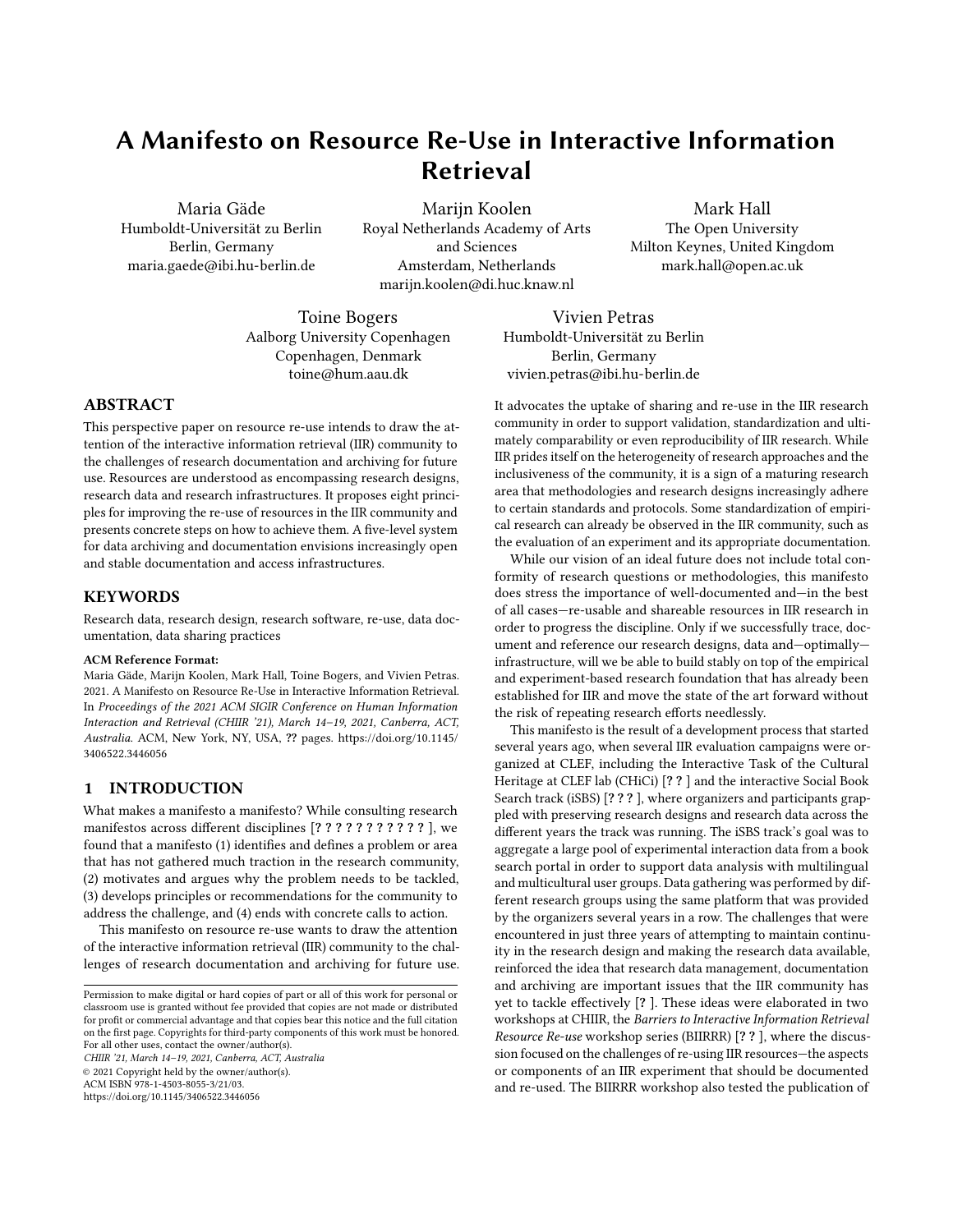

#### Figure 1: The three resource types that make up research: research design, research infrastructure, and research data

so-called experience papers, which allowed authors to discuss and document the research designs of previously published studies in a more detailed way—with room for describing failed experiments which were not possible in the original outcomes-focused research publications.

This perspective paper—the Manifesto on Resource Re-use in IIR—is the culmination of these community discussions and thought processes. We first define the concepts re-use and resource (Section ??) before we motivate why re-use and documentation are important steps in moving IIR research forward (Section ??). We then propose eight principles for improving the re-use of resources in the IIR community and present concrete steps on how to achieve them (Section ??). Finally, we outline a plan on how to achieve the principles (Section ??).

Our manifesto is intended to draw the IIR community's attention to aspects in our research projects that are sometimes overlooked in favor of ever more creative and innovative design work. We hope to spark a discussion within the wider community on the principles which, at the very least, should increase awareness of research documentation aspects in our community and, ideally, have a lasting and positive effect on own research practices.

## 2 DEFINING RESOURCE AND RE-USE

As we will expand upon further in Section ??, we believe that clearly defining the terminology used in a research study is essential to its successful future documentation and re-use. We therefore start our manifesto by defining the terminology used in the rest of the paper.

#### 2.1 Resources

Research is a complex process that is supported by three main resource types that should be documented and re-used. As shown in Figure ??, we view these resources as interlocking puzzle pieces representing the different elements of the research process: (1) research design, (2) research infrastructure, and (3) research data.

Research design, the first type of resource, is defined here as the methods and techniques used to collect and analyse the empirical data [? ]. This includes the design of the research environment (e.g., location of study, study participants, tasks), any data collection protocols or other instruments used (including the questions and scales) as well as the data analysis methods and measures [? ? ].

We do not consider the physical research environment to be part of the research design, but part of the research infrastructure instead. In many research fields and in IIR in particular, a technical infrastructure is also required and designed to handle the experimental procedure and tools and support the overall execution of

chiir2021-manifesto/figures/resources.png niques such as user management, pre- and post-test questionnaires, the research design. In IIR, the research infrastructure usually provides access to an IR system (including software, interfaces and collections) as well as the application of the data collection techassignment and randomization of user tasks, interaction logging, and other components [? ? ? ].

> Finally, the type of resource that has arguably received the most attention in recent years is research data. An increasing focus on open access and open science has been responsible for promoting research data publication and the further development of research data repositories [? ]. Research data is typically defined quite broadly, for instance by ? , p. 3], who defines it as "the output of any systematic investigation involving a process of observation, experiment or the testing of a hypothesis, which when assembled in context and interpreted expertly will produce new knowledge", a heterogeneity that is echoed by ? ]. We define research data as any data that has been collected, observed, generated or created during or as a results of the research process.

> For the purposes of the IIR community and this manifesto, we view research as a holistic process and consider the term 'resource' to cover any component belonging to one of these three resource types: research design, research infrastructure and research data.

#### 2.2 Re-use

Several recent articles discuss and disagree on what exactly constitutes re-use. ? ] define re-use as use of data by someone other than the creator of the data. When the creator uses the data beyond the original purpose for which it was created, it is still embedded in the creator's context, which they define as use. In the context of reproducibility there are different types of re-use, e.g., "reanalzying published data, repeating the study, reprocessing the 'raw' data, or replicating the findings under different conditions" [? ]. Broader re-use includes activities such as "returning to one's own data for later comparisons, acquiring datasets from public or private sources to compare to newly collected data, surveying available datasets as background research for a new project, or conducting reanalyses of one or more datasets to address new research questions" [? ]. ? ] therefore see re-use as a process, not as a single action.

In defining different levels of re-use associated with different curation intensities, the ? , p. 20] propose a continuum of local to global re-use, which ranges from research data collections that are focused on the specific research project for which they were made with minimal curation, to resource collections that serve a community and with more curation, all the way to reference collections that serve a wider community and follow robust and comprehensive standards. The characteristics of the resource collection determine its potential for re-use by others, with re-use in a wider community requiring increasing levels of curation and documentation.

There is a set of related concepts regarding re-usable research, which ? ] considers distinguishable by three variables: research question, research data and research method. In ? ]'s conceptual analysis, re-use of data happens when it is used for a different research question using a different method. Using the same data with the same method for a different research question would be reinterpretation. Using the same data with the same question and method would be replication, while using a different dataset with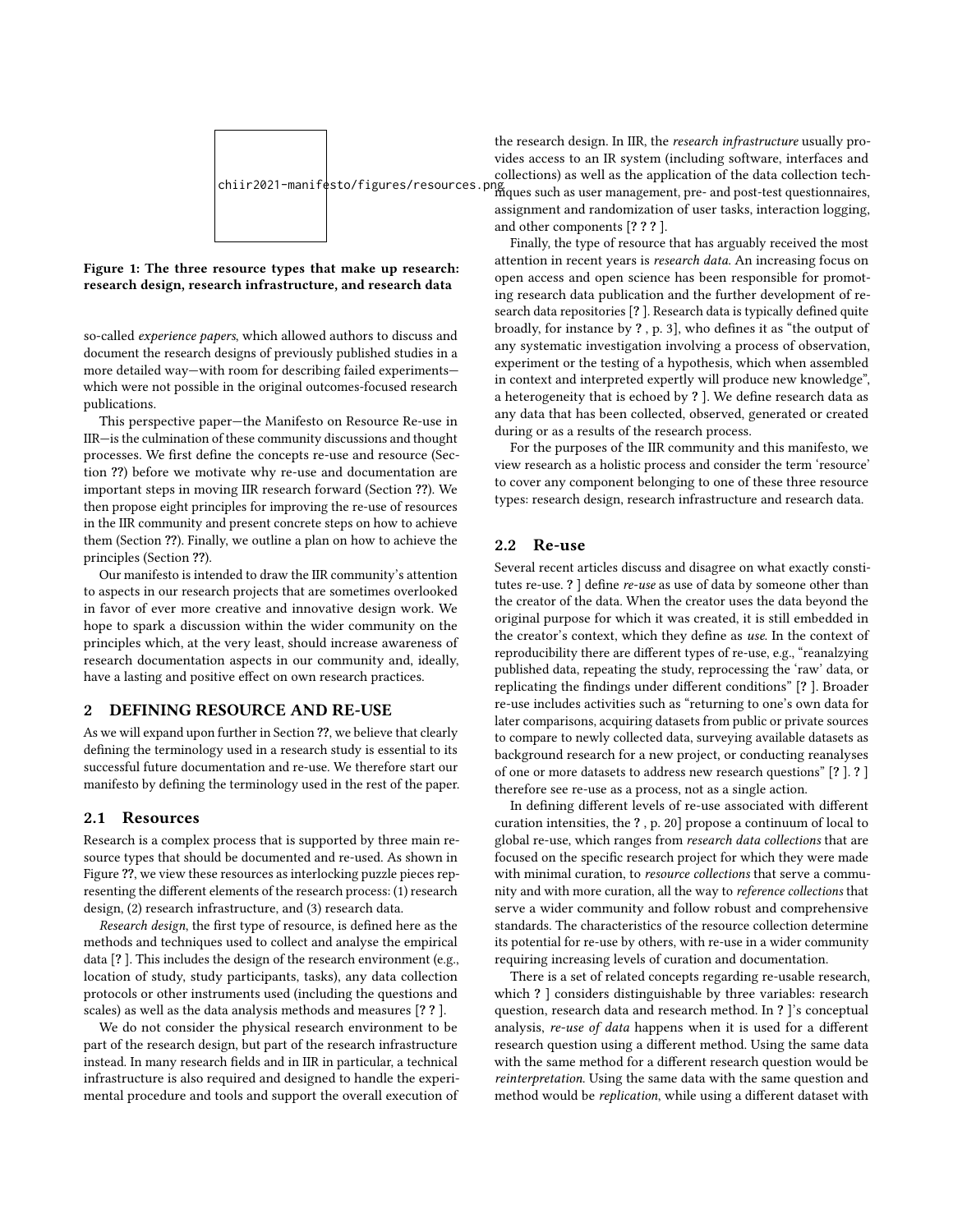the same question and method would be reproduction. Re-use is here defined not by the data producers or re-users, but by the context within which the use takes places.

Van de Sandt et al. [? ] compared 20 definitions of re-use found in the literature and provided an analysis of the discourse around use and re-use to identify and compare their characteristics. They find that there is no clear way to distinguish between use and re-use, as there are no attributes or characteristics that clearly delineate the two. This is particularly true in disciplines where research data is not necessarily generated for a single project, but for community use, such as social science panels on societal questions. Van de Sandt et al. define (re-)use as "the use of any research resource regardless of when it is used, the purpose, the characteristics of the data and its user".

For the purposes of the IIR community and this manifesto, we define re-use in its broadest sense as use of research data, research designs or infrastructure for more than an individual purpose.

## 3 THE IMPORTANCE OF RE-USE

Research cultures that promote re-use and support it through sustainable data sharing habits, policies and infrastructures allow its researchers to spend more of their time working on knowledge discovery and innovation instead of repetition of development work. It also allows for the replication and reproduction of earlier studies, thereby vetting those results and solidifying the joint foundation of scientific knowledge that future studies can build on [? ]. Young researchers that aim to enter a research field and interdisciplinary projects building upon previous research will particularly benefit from data sharing. The formulation of the FAIR standards in 2016 with the explicit goal of ensuring the sustainable use of research data exemplifies this mindset [? ]. FAIR means that research data should be (1) findable, (2) accessible, (3) interoperable and (4) re-usable—with these principles applying equally to researchers (data producers) and repositories (data providers). Our manifesto is closely aligned with the FAIR principles [? ], but focuses on the specific issues encountered in IIR, while at the same time expanding the scope beyond research data to encompass research designs and infrastructure.

While research data access, re-use, and reproducibility have been promoted for years, there is still much we do not know about the intentions, incentives, practices and barriers to re-use [? ? ]. One of the major barriers to optimal re-use of research data is often the lack of contextualization and implicit knowledge transfer [? ]. Sharing research data means more than just sharing the original input and output data to an experiment. For a complete understanding and reliable interpretation of the data, the context of data production also needs to be documented. This includes information about the environment in which the experiments were designed and took place as well as implicit knowledge that was gained and drawn upon before, during, and after the study.

For contextual information, the research designs of data producing studies also need to be documented, archived, and shared to enable their re-use. While complete and transparent documentation of research designs is important for all types of studies, it is perhaps even more important in the context of qualitative research, which is part of the IIR method portfolio. Here, re-using the research design

is often the only possibility to reproduce or validate previous studies, since it is often more problematic to make qualitative research data available for re-use due to ethical or legal issues, in particular privacy protection—such as interview data for example [? ? ].

The development of the research infrastructure represents a major investment of time and effort, much of which is duplicated or could be reduced through adaptation and re-use. The difficulty is that—except for very generic components, such as the underlying information retrieval system—re-use generally requires rewriting significant parts of the code base [? ], resulting in a tendency to rewrite from scratch. Even for more generic aspects of the IIR research infrastructure, such as software to manage the participants flow through an experiment, the attempts at developing a re-usable solution [? ? ? ] have not achieved any uptake. This mirrors the state of research software re-use in general [? ? ? ].

Some disciplines, such as the social sciences or psychology, have already progressed far in documenting and providing access to research data and research designs [? ? ]. Resource re-use is no less important for the IIR field: IIR studies are typically complex due to the interaction between users and the search system(s) and the combination of user- and system-centered evaluation [? ]. This necessitates sophisticated research designs with rich combinations of data collection and analysis methods and a research infrastructure with many interdependent IR system components. In the past few decades, there have been several multi-year IIR campaigns that have attempted to re-use the experimental setup from year to year within the campaign, such as the TREC Interactive Track (1997–2002) [? ], the INEX Interactive Track (2004–2010) [? ? ? ], the Cultural Heritage in CLEF (CHiC) Interactive Task (2013) [? ? ], and the interactive Social Book Search (iSBS) task (2014-2016) [? ? ? ].

While these campaigns have provided a great deal of insight into the challenges and opportunities for longer-term re-use of IIR resources [? ? ], there has been relatively little re-use of resources related to research design or research infrastructure from campaign to campaign. Despite an ongoing interest in standardising IIR experimentation and evaluation within evaluation campaigns, this shows that establishing and maintaining a collaborative process and platform to support the re-use of IIR resources remains an unsolved issue. This is further compounded by a need for flexibility in being able to tailor the research design to the specific search scenario of each study or campaign.

Nevertheless, there have been efforts to collect, archive, and make available certain types of IIR study resources. For instance, the Repository of Assigned Search Tasks  $(\mathsf{RepAST})^1$  $(\mathsf{RepAST})^1$  collects, categorises, and provides access to a large collection of search tasks mined from publications of IIR studies [? ]. Apart from the RepAST initiative, however, no continuity or satisfying re-use practices appears to have been established throughout the years [? ]. Our goal with this manifesto is to provide both guiding principles as well as concrete steps to stimulate and strengthen the re-use of IIR resources.

<span id="page-2-0"></span><sup>1</sup>[https://ils.unc.edu/searchtasks/search.php,](https://ils.unc.edu/searchtasks/search.php) last visited February 25, 2021.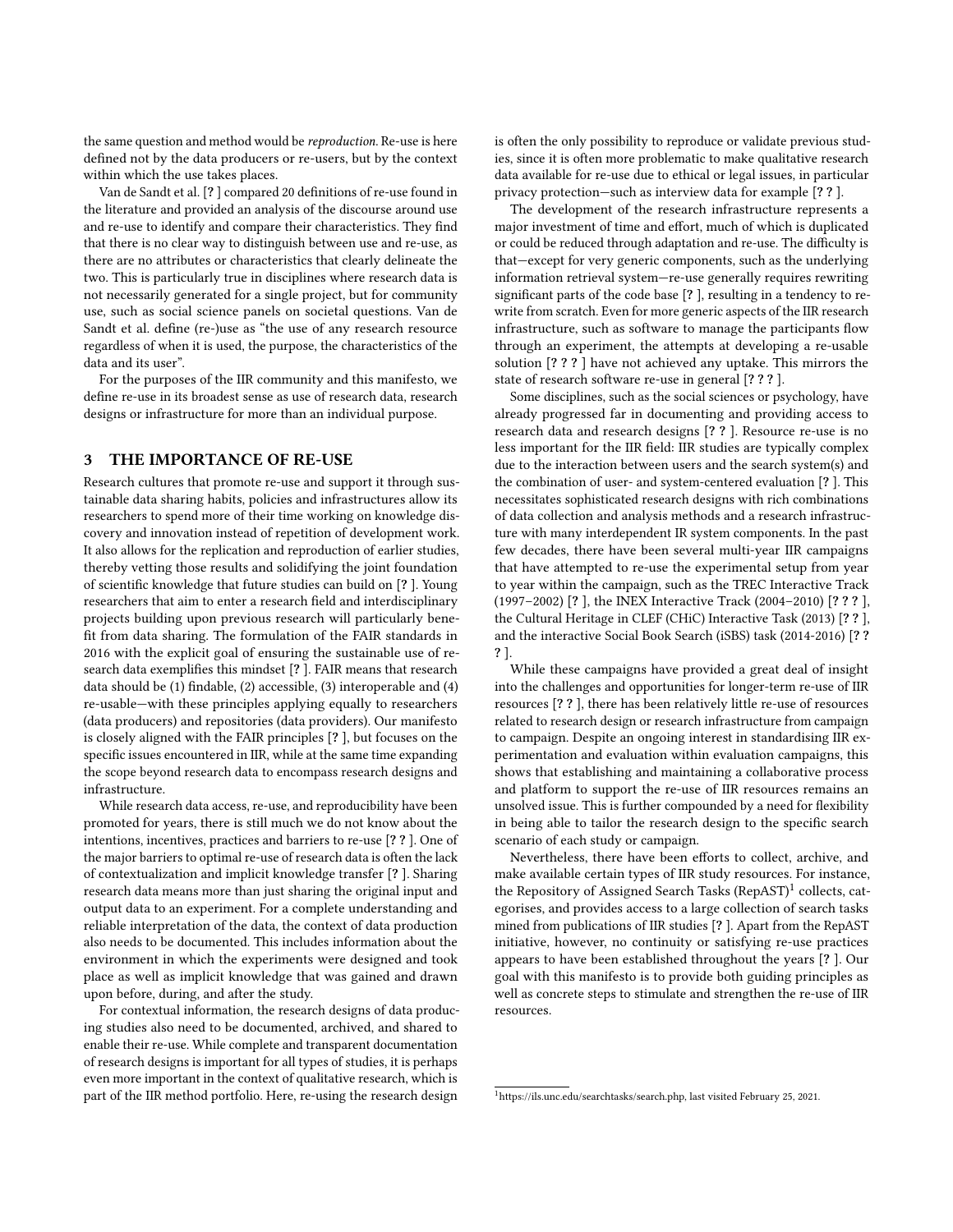



## 4 PRINCIPLES TO SUPPORT RE-USE IN IIR

We now present eight principles for improving resource re-use in the IIR community, which are visualized in Figure ??. At the core lie the principles on Knowledge (#1) and Terminology (#2) that underpin everything else. The remaining principles are split into those aimed at the individual researcher—Plan (#3), Document (#4), and Publish (#5)—and those aimed at the IIR community as a whole—Require (#6) and Reward (#7). Around all of these sits the Strive for more! principle (#8) that encourages all of us, both individually and as a community, to move re-use forward. For each principle, we describe who we argue is primarily responsible for it as well as which of the three resource types the principle addresses; Table ?? contains an overview of this information. All principles apply to all resource types (see Section ??), but may be more relevant for some than for others (see Section ??).

#### 4.1 Principle 1: Make tacit knowledge explicit

#### All implicit knowledge, choices, and study aspects should be noted, codified, and made explicit.

Transforming existing protocols and research methods, with all the distinct elements that they consist of, into a study requires a large number of choices, that are often based upon implicit knowledge and experience. These implicit aspects of the study are often hard to codify, but they need to be documented and made explicit to enable any re-use. This extends into the study itself, where checklists and notes should be used to capture exceptions and unusual aspects or events [? ].

Inspired by the Manifesto for Research Services [? ], this principle helps not only with reproducibility, but also reduces the risk of biases and other issues that later call into question the study's results. Additionally, by describing the tacit knowledge of a study and comparing it with others, it becomes possible to gradually develop and merge that tacit knowledge into the research design, formalisms and procedures, which can then be more easily codified [? ] and become common ground.

#### Concrete actions.

- Prepare a checklist of the practical matters to take into account before, during, and after the experiment.
- Document your exact study goals, research questions, premises, and (if applicable) hypotheses.
- Take notes, screenshots (and photos or videos where appropriate) during your experiments.
- Take note of actions and decisions that are not part of standardized research designs and not on the checklist.

• Take note of aspects that are difficult to reproduce and describe them.

# 4.2 Principle 2: Define your terminology

## All concepts and terms should be precisely defined, ideally referring to existing, published definitions.

Even though many concepts and terms are common in the community, there are often multiple definitions with subtle or not so subtle differences. The specific definitions used in a study should be made explicit, including references to publications where they exist. Where existing definitions are not used, a clear explanation should be provided for why new definitions are required. The terminology should also be used precisely and consistently throughout the study.

This is particularly important as IIR is a highly interdisciplinary field, with researchers coming from various academic backgrounds, who might not all be familiar with the same concepts and terminology, or who would assume different definitions based on their disciplinary background and training. Reproducibility, for instance, is defined by ? ] as the same researchers using the same experimental setup, whereas the ACM definition [? ] refers to this as repeatability. Instead, ACM defines reproducibility as a different research group using a different setup to confirm the reported outcomes and findings. The potential misunderstandings that could arise from such subtle differences could be avoided by providing clear and specific definitions.

#### Concrete actions.

- Identify which concepts and terminology you will use while creating your research design.
- Look for alternative definitions or related concepts.
- Discuss differences in definitions and uses of concepts and terms that you find across publications.
- Discuss to what extent they apply to your work.
- Argue for the definitions you choose or why you introduce your own.
- Cite papers that define concepts that you use including those with alternative definitions that you do not use.

#### 4.3 Principle 3: Plan the data life cycle

## The full data life cycle, covering collection, processing, analysis, publication, and archiving, should be planned before starting any data collection.

Data collection is often time- and resource-consuming. Therefore, IIR research should start with an initial Data Management Plan (DMP) that clearly describes what kind of research data will be collected or generated during the study, how it will be stored, managed, described and analysed, and how it will be shared and archived at the end of the study. This ensures that the collection and usage of data is transparent to the participants and research community.

In the fields of medical and health studies, presenting such as DMP in advance is generally a basic requirement [? ? ? ] and these plans are usually made publicly available. Increasingly, funding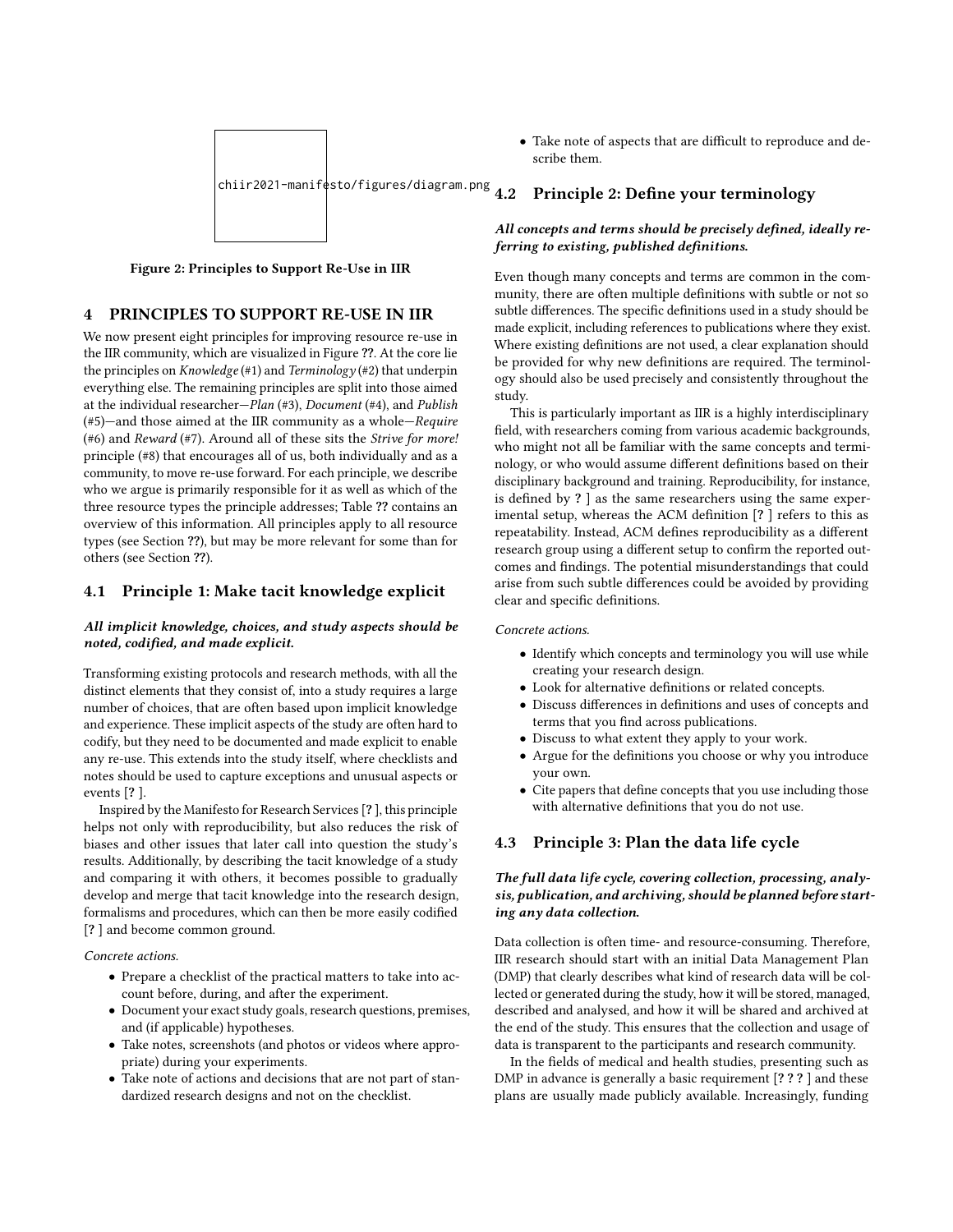| Principle      | <b>Primary responsibility</b> |           | Resource types addressed |      |                |
|----------------|-------------------------------|-----------|--------------------------|------|----------------|
|                | Researcher                    | Community | Designs                  | Data | Infrastructure |
| #1 Knowledge   |                               |           |                          |      |                |
| #2 Terminology |                               |           |                          |      |                |
| #3 Plan        |                               |           |                          |      |                |
| #4 Document    |                               |           |                          |      |                |
| #5 Publish     |                               |           |                          |      |                |
| #6 Require     |                               |           |                          |      |                |
| #7 Reward      |                               |           |                          |      |                |
| #8 Strive      |                               |           |                          |      |                |

Table 1: Overview of the primary responsibility for each of the eight principles (left) as well as the different resource types addressed by them (right).

organizations require a DMP to be submitted together with a project proposal in most data-producing research areas [? ]. There are several tools, which will support the creation of a  $\mathrm{DMP}^2$  $\mathrm{DMP}^2$ , which will also provide guidelines on how to document and archive data appropriately.

Concrete actions.

- Start with a data management plan and document what data will be collected and for which purpose.
- Make sure that your data collection practice follows current data protection and privacy regulations such as the General Data Protection Regulation (GDPR) in the European Union.
- Publish your data management plan as part of your research project and/or publication of results.

# 4.4 Principle 4: Document your research resources

#### All aspects of the research resources should be documented in detail.

In principle, everything required to reproduce an experiment, including the raw research data, analyses and systems used should be documented. As an initial minimum requirement, the research design must be documented to enable a basic level of resource reuse. This includes the experimental setup (e.g., location of study, study participants, tasks), any data collection protocols or other instruments used (including the questions and scales) as well as the data analysis and measures [? ].

Documenting the research design must include implicit knowledge and terminology definitions as covered by principles #1 and #2. Additionally, contextual information, such as the study goals, research questions, or associated publications should also be documented. Where available, standardized and machine-readable documentation formats should be used, e.g., the User Study Exchange Format [? ].

In a more advanced re-use context, the research data and research infrastructure (including software) should also be documented in similar ways.

#### Concrete actions.

- Review existing practices and guidelines (in the social sciences it is common to archive codebooks for research designs, for example).
- Define your data model or use a community standard for research resource documentation.

# 4.5 Principle 5: Archive & publish your research resources

All documentation (see principle #4) should be archived in open access, long-term storage to be available for publication reviews and should then be published in a referenceable location.

Publications are generally limited in the amount of space available to authors and details on the research designs, data and infrastructure are frequently the first victim of this limit [? ]. There are several platforms where additional research data and documents can be formally published, e.g., the Open Science Framework<sup>[3](#page-4-1)</sup>, Zen-odo<sup>[4](#page-4-2)</sup>, or figshare<sup>[5](#page-4-3)</sup>. Many funding organisations already require that publications must be made available via public open access repositories—some of them can also be used to archive the research designs and other research resources.

A dedicated repository for research designs in IIR does not (yet) exist, but for some resources related to the research designs, specific repositories exist, for example RePaST for tasks [? ]. Tasks used in studies should therefore also be provided to those repositories to provide more access points for the community. This may involve some duplication of work, but if machine-readable formats are used, this should reduce the effort required.

Concrete actions.

- Identify an appropriate open access archive repository.
- Separately archive those aspects of the resources that can be freely shared and those that cannot for legal or other reasons.

<span id="page-4-0"></span> $2$ See for instance [https://dmponline.dcc.ac.uk/,](https://dmponline.dcc.ac.uk/) last visited February 25, 2021.

<span id="page-4-1"></span><sup>3</sup><https://osf.io>

<span id="page-4-2"></span><sup>4</sup><https://zenodo.org>

<span id="page-4-3"></span><sup>5</sup><https://figshare.com/>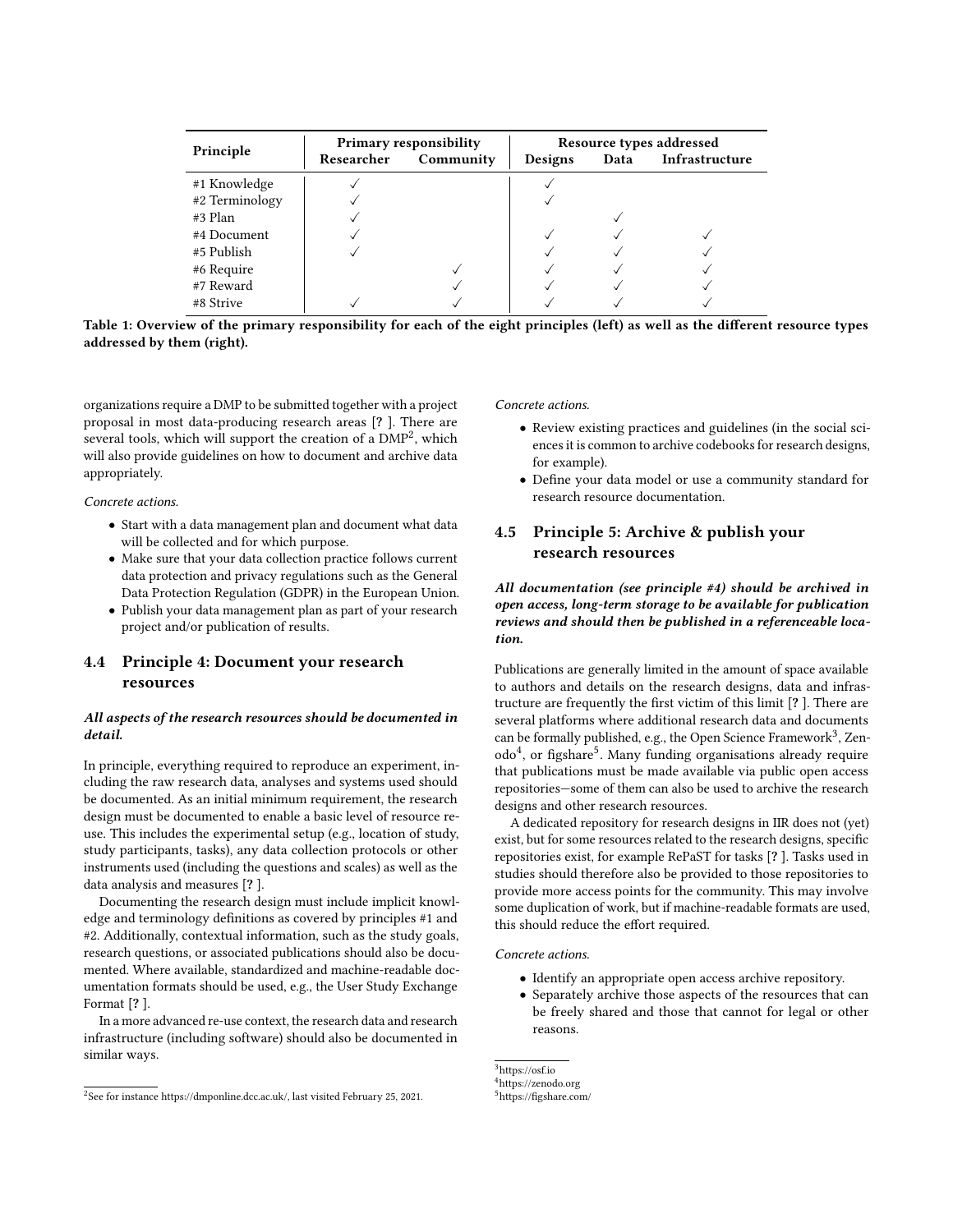- Include links to the archived resources in the publication submission.
- After publication of research outcomes, publish those resource aspects that can be freely shared and update the publication to refer to those.
- Publish parts of the resources to specialised repositories, where such exist.

### 4.6 Principle 6: Require basic sharing practices

#### Publication venues should require that resources be archived and available to reviewers.

The foundations for this principle are often already in place with publishers [? ]. What is needed is that journals and conferences in the IIR field adopt them. This principle also goes hand-in-hand with principle #7, which is focused on rewarding good resource sharing behaviour. Together they should produce better, more cooperative outcomes [? ]. Optionally, publication venues could also require that the archived resources are published after the main publication.

To ensure uptake, minimally the research design documentation must become a required part of the publication process. For complete transparency, also the research data and infrastructures should be made available first to reviewers and then—if at all possible—to the public. If a data archival section is already a requirement for a publication, the research design documentation can be integrated there, but if not, then there should be a required section in the paper that includes a referenceable link to the documentation.

Concrete actions.

- Require that at least documented research designs for IIR studies are available to reviewers at CHIIR.
- Petition journals relevant to the IIR field to add research design and data archiving into their publication workflow.

# 4.7 Principle 7: Reward good sharing practices

#### Researchers who follow good sharing practices should be visibly rewarded.

Complementing the basic requirements in principle #6, the IIR community should also develop a range of rewards to highlight good reusability practice. Changing the incentives for responsible sharing practices is a problem that requires a coordinated effort by all stakeholders to alter existing reward structures—authors, reviewers, chairs/editors, publishers, funders, institutions, and societies.

One particular reward mechanism that shows promise are badges to acknowledge reusability practices. Promoting or even requiring such badges would signal that the IIR community values these practices. An example of the successful use of such a badging system is the Psychological Science journal, where the adoption of open data badges has had a positive effect, increasing data sharing by a factor of more than ten [? ]. Another such initiative is by the Association for Computing Machinery (ACM), which proposes a set of badges to denote functional, reusable, and available research artifacts [? ].

Another approach for rewarding good practices would be to provide incentives towards providing more detail when reporting methodology, study procedures, i.e., the research design, and results. This is achieved by either allowing authors to add extra pages to a publication or provide additional publication venues or categories, dedicated to the reporting of research designs. This would remove the current incentive structure towards providing simplified, 'clean' narratives, which can result in the incomplete reporting of research designs or results.

#### Concrete actions.

- Allow for adding pages to a publication that are focused on reporting research designs.
- Institute a badging system with different levels at CHIIR, ISIC, and topically related journals.
- Institute an award for best-documented research paper at conferences like CHIIR.
- Add a publication category focused on reporting research designs, such as the experience papers at the 2019 BIIRRR workshop.

#### 4.8 Principle 8: Strive for more!

Unlike the previous seven principles, which cover the basics required to embed re-use practices into the IIR community, this principle covers where the IIR community could go next. As such, the principle does not contain any concrete steps, only potential actions.

#### Potential actions.

- If you have shared your research design and data management plan, the next step is to share your research data and infrastructure. If you have shared your data and research infrastructure, the next step is to add documentation. Documentation can have different levels of detail and explicitness and different levels of structure and adherence to conventions. In the next section we offer concrete suggestions for increasing levels of documentation and sharing.
- Beyond sharing the designs, infrastructure and data of your research, you could pre-register your IIR studies, including hypotheses that are to be tested. There is a call for more transparency, including pre-registration of studies and hypotheses, across an increasing number of fields [? ? ? ]. Although a significant part of our research is exploratory, where we do not have a very specific hypothesis to test, there are many studies where we have very concrete and specific questions and hypotheses. Pre-registration of the design, setup and hypotheses of such a study helps others to understand the original motivation behind the design and setup of the study, so that its components can more easily be re-used and compared against.
- Another step beyond sharing resources is to try to reproduce an IIR study. This requires a deep understanding of the theory as well as the research design of the original study. With proper re-use of IIR research resources, this type of reproducibility study could be used for graduate work. Organizing dedicated reproducibility tracks at conferences for Master's or PhD students and their supervisors could provide great